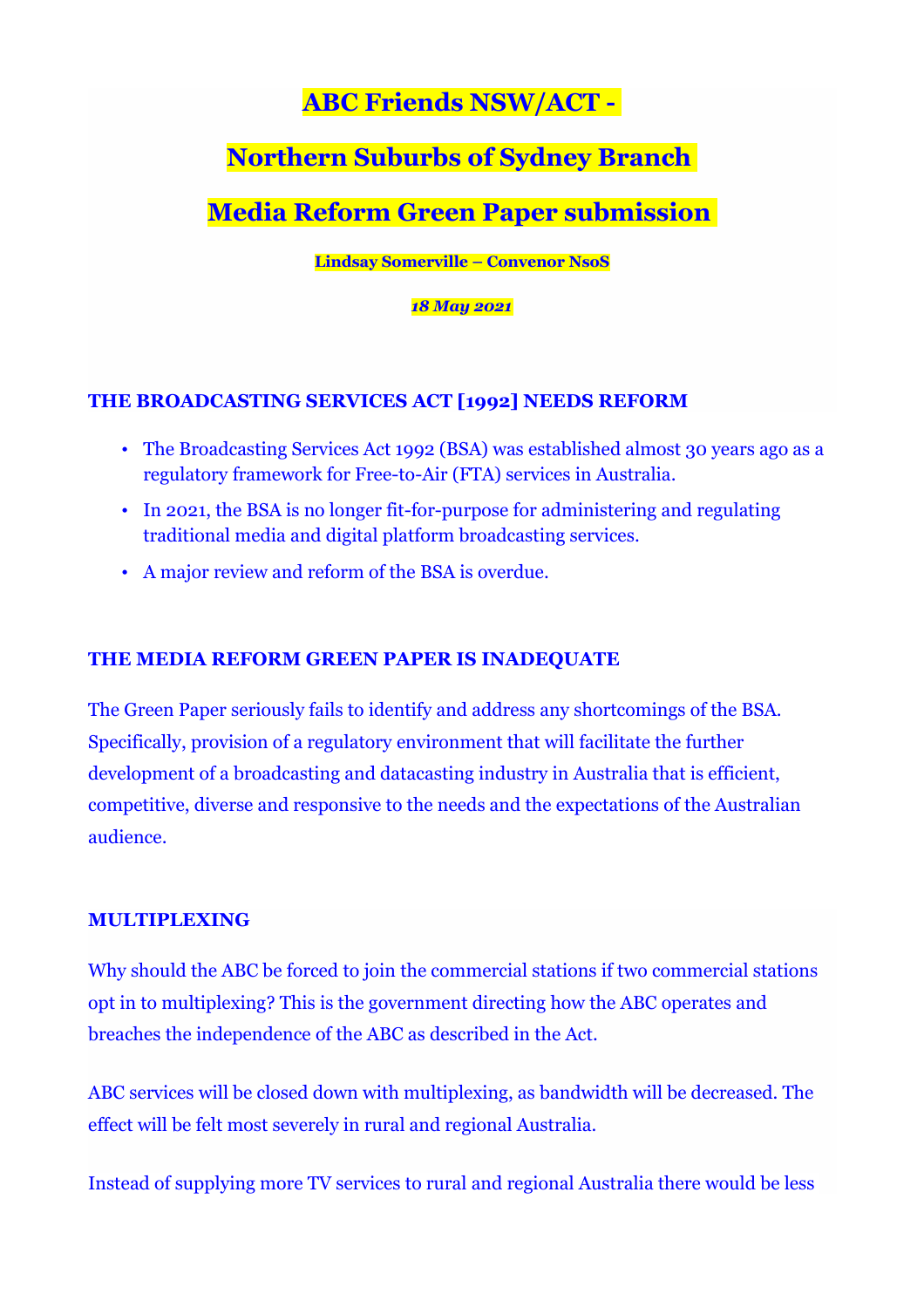channels available - absurd.

Why should the ABC be forced to join the commercial stations if two commercial stations opt in? This is the government directing how the ABC operates.

### **BVOD AVOD QUOTAS**

There appears to be no appetite from the government for mandating Australian content to be shown on AVOD or BVOD despite other countries mandating quotas.

Claiming that SVOD operators cannot afford to produce local content is nonsense. SVODs operating in the EU are currently required to devote 30% of their catalogue to European produced content. Similarly, France requires that the SVODs spend 16% of revenue earned in France on locally commissioned content whilst Germany requires Netflix and Amazon to invest in the German Federal Film Board.

#### **ABC LOCAL CONTENT**

The ABC already produces 1477 hours of local content per year. This is despite having funding reduced by \$783 million since 2014 by the government.

The ABC MD, David Anderson, said in the five years prior to the pandemic, the ABC had commissioned 1,477 hours of local content and invested \$468 million into the independent production sector on productions worth \$971 million. In 2018-19, the ABC invested in more local titles than Seven, Nine, 10 and SBS combined.

Minimum forced local content levels will diminish the independence of the ABC in deciding where they spend their money.

Why mandate certain requirements on the ABC when they are already producing more local content than all other commercial stations combined? This is removing the independence of the ABC to make their own decisions.